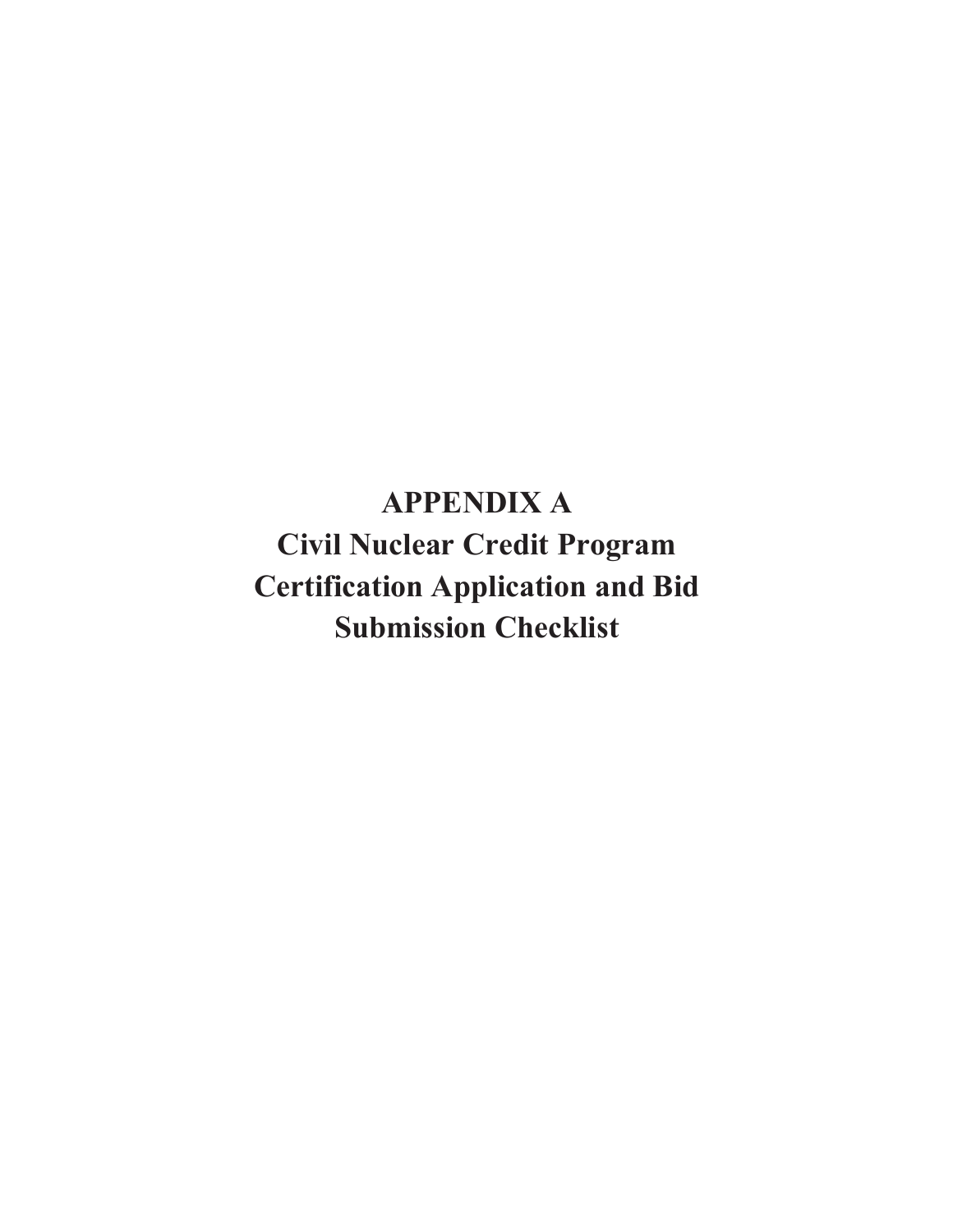## **Civil Nuclear Credit Program Certification Application and Bid Submission Checklist**

## *General Instructions:*

- · *Calculate all requests for information past or future from the date of application.*
- · *Unless noted otherwise herein, information should be presented on an annual basis rather than averaged or aggregated over the time period indicated.*
- · *Represent all costs in nominal dollars.*
- · *Provide source of all data.*
- · *Provide copies of all workbooks, with no locked content and all formulae intact, which are used to generate the attachments provided in applications.*
- · *This checklist is for the benefit of Applicant only, and is not required to be returned to the DOE.*
- · *Files should be named according to the following format. If a naming convention and format is not provided for a part of a deliverable, the information will be requested as part of the application submission form on the website.* 
	- *File naming Format: UEI Number\_Reactor Name\_Section Name from Checklist\_Year if Required\_Workbook*

| <b>General Application Information</b>             | <b>File Name</b>          | Format     |
|----------------------------------------------------|---------------------------|------------|
| Nuclear Reactor name or designation.               |                           |            |
| Nuclear Reactor location.                          |                           |            |
| Organization(s) that $own(s)$ the Nuclear Reactor. |                           |            |
| If the Nuclear Reactor is owned by multiple        |                           |            |
| organizations, please provide all relevant         |                           |            |
| information including ownership percentages.       |                           |            |
| NRC License number.                                |                           |            |
| Unique Entity Identifier (UEI) number.             |                           |            |
| Year Nuclear Reactor was commissioned and the      |                           |            |
| commercial operation date of each unit.            |                           |            |
| Total number of reactor units located at the       |                           |            |
| Nuclear Reactor site.                              |                           |            |
| Total Nuclear Reactor nameplate capacity           |                           |            |
| $(MW)$ .                                           |                           |            |
| Applicant's Primary Contact Name, Title,           |                           |            |
| Address, Email, and Telephone Number.              |                           |            |
| A copy of the Nuclear Reactor's federal license.   | <b>UEI Number Reactor</b> | <b>PDF</b> |
|                                                    | Name NRC License          |            |
| A signed copy of the application certification     | <b>UEI Number Reactor</b> | <b>PDF</b> |
| included in Appendix E. (Note: This will be        | Name Appendix E           |            |
| uploaded as the last part of the application       |                           |            |
| process).                                          |                           |            |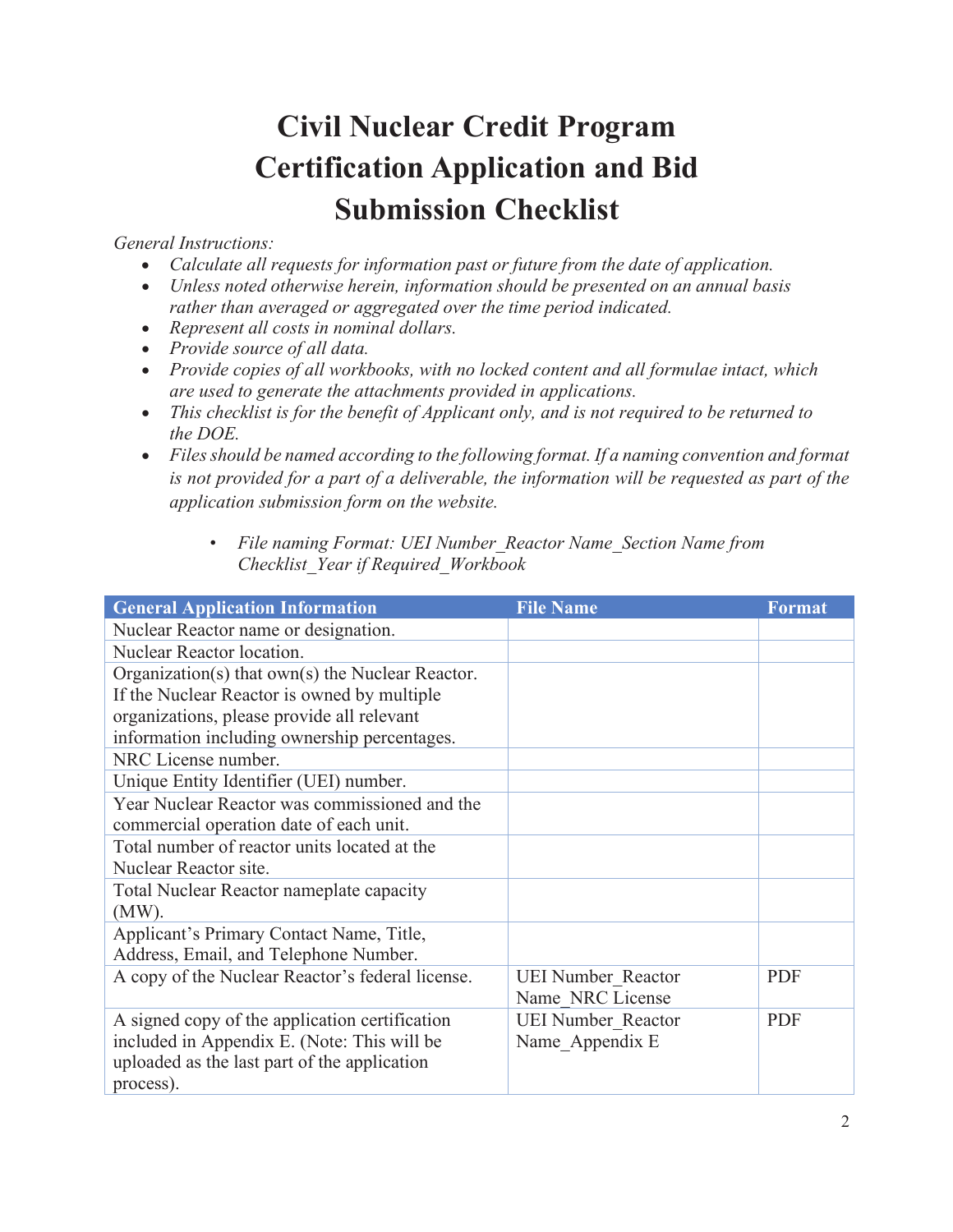| <b>Projected to Cease Operations Due to</b><br><b>Economic Factors</b>                                                                                                                                                                                                                         | <b>File Name</b>                                                                      | <b>Format</b> |
|------------------------------------------------------------------------------------------------------------------------------------------------------------------------------------------------------------------------------------------------------------------------------------------------|---------------------------------------------------------------------------------------|---------------|
| Copies of public filings that satisfy the<br>requirements set out in Section V of the<br>Guidance.                                                                                                                                                                                             | <b>UEI Number Reactor</b><br>Name Notice of Cessation                                 | <b>PDF</b>    |
| A narrative description specifying how<br>requirements in Section V of the Guidance have<br>been met by the supplied documentation.                                                                                                                                                            | Same as file above.                                                                   |               |
| <b>Competes in a Competitive Electricity Market</b>                                                                                                                                                                                                                                            | <b>File Name</b>                                                                      | <b>Format</b> |
| Most recent completed year's revenue sources<br>and amounts, percentage of total revenue<br>represented by each source, and identification of<br>which sources are derived from competitive<br>electricity markets as described in Section V.2.                                                | <b>UEI Number Reactor</b><br>Name_Revenue Sources                                     | Excel         |
| Identification and description of what, if any,<br>changes to existing commercial arrangements<br>affecting sources of revenue the Applicant<br>anticipates will occur between the most recent<br>completed year and the conclusion of the Award<br>Period.                                    | <b>UEI Number Reactor</b><br>Name Revenue Changes                                     | <b>PDF</b>    |
| <b>Economic Factors</b>                                                                                                                                                                                                                                                                        | <b>File Name</b>                                                                      | Format        |
| Narrative description with references to<br>supporting documentation and economic<br>calculations that clearly and in detail identifies the<br>basis for the projection that the Nuclear Reactor is<br>projected to cease operations due to economic<br>reasons as described in Section VII.B. | <b>UEI Number Reactor</b><br>Name Economic Narrative                                  | <b>PDF</b>    |
| <b>Historical Annual Costs for Previous Five (5)</b><br>Years                                                                                                                                                                                                                                  | <b>File Name</b>                                                                      | <b>Format</b> |
| (a.) A table of historical annual expenditures and<br>revenues for the Nuclear Reactor for the previous<br>five $(5)$ years, with line items for categories as<br>described in Section VII.B(i)                                                                                                | <b>UEI Number Reactor</b><br>Name Historic Annual<br><b>Operating Conditions</b> Year | Excel         |
| (b.) Annual electricity generation for the previous<br>five $(5)$ years, in units of MWh, as reported to the<br>EIA on Form 923.                                                                                                                                                               | Same as file above.                                                                   |               |
| (c.) Number of planned and unplanned outages<br>over the previous five $(5)$ years along with<br>duration of each outage.                                                                                                                                                                      | Same as file above.                                                                   |               |
| (d.) A calculation of historical annual net<br>operating gain or loss over the previous five $(5)$<br>years in \$/MWh, using the revenue and cost data<br>provided in point (a) and the generation from<br>point (b).                                                                          | Same as file above.                                                                   |               |
| <b>Projected Annual Operating Loss Over the</b><br><b>Award Period</b>                                                                                                                                                                                                                         | <b>File Name</b>                                                                      | <b>Format</b> |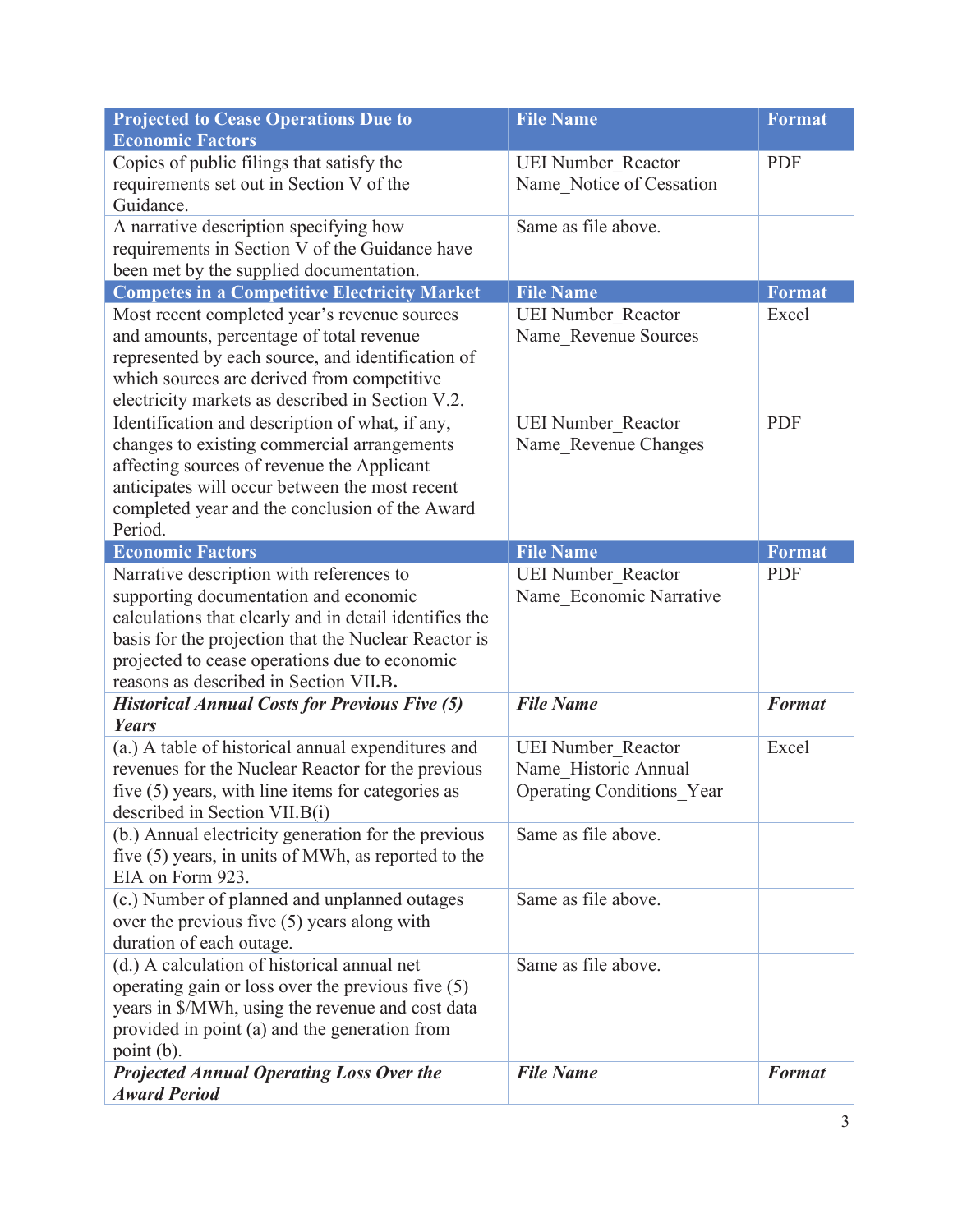| Projected annual generation in MWh for the<br>Award Period.                                                                                                                                                                          | <b>UEI Number Reactor</b><br>Name Projected Operating<br>Conditions Year | Excel         |
|--------------------------------------------------------------------------------------------------------------------------------------------------------------------------------------------------------------------------------------|--------------------------------------------------------------------------|---------------|
| Projected planned and unplanned outages<br>assumptions.                                                                                                                                                                              | Same as file above.                                                      |               |
| Projected annual revenues in total dollars for the<br>Award Period.                                                                                                                                                                  | Same as file above.                                                      |               |
| Projected annual costs in total dollars for the<br>Award Period.                                                                                                                                                                     | Same as file above.                                                      |               |
| Projected annual going-forward capital costs,<br>depreciated consistent with GAAP.                                                                                                                                                   | Same as file above.                                                      |               |
| Identification and estimates of the portion of<br>projected costs that are avoidable by retirement.                                                                                                                                  | Same as file above.                                                      |               |
| Projected monetized annual operating and market<br>risk in dollars.                                                                                                                                                                  | Same as file above.                                                      |               |
| A detailed narrative explanation, including<br>supporting workbooks and calculations, of how<br>the costs of operational and market risks were<br>calculated for each Award Year of the Award<br>Period.                             | <b>UEI Number Reactor</b><br>Name Risk<br><b>Explanation Year</b>        | <b>PDF</b>    |
| Supporting workbooks and calculations for above<br>narrative.                                                                                                                                                                        | <b>UEI Number Reactor</b><br>Name Risk<br>Explanation Year Workbook      | Excel         |
| Projected average annual operating loss over the                                                                                                                                                                                     | <b>UEI Number Reactor</b>                                                | Excel         |
| Award Period.                                                                                                                                                                                                                        | Name Projected Annual<br><b>Operating Loss</b>                           |               |
| <b>Supporting Documentation and Descriptions</b>                                                                                                                                                                                     | <b>File Name</b>                                                         | <b>Format</b> |
| Signed attestation that submitted forecasts are<br>consistent with Applicant's standard business<br>practices. In the case of a joint Certification<br>Application, attestation should be signed by each<br>of the joint Applicants. | <b>UEI Number Reactor</b><br>Name Appendix E                             | <b>PDF</b>    |
| Copies of any analysis, presentations, or<br>assessments of past or projected financial<br>performance of the Nuclear Reactor from the<br>previous five $(5)$ years.                                                                 | <b>UEI Number Reactor</b><br>Name Financial Performance                  | <b>PDF</b>    |
| Identification and description of any obligations<br>or commitments the Nuclear Reactor has operated<br>in the past five $(5)$ years and/or currently operates<br>in any relevant RTO/ISO markets.                                   | <b>UEI Number Reactor</b><br>Name Obligations                            | <b>PDF</b>    |
| A list of all active and anticipated contracts for<br>capacity, energy, ancillary services, or<br>environmental attributes and/or energy supply by<br>the Nuclear Reactor.<br>Annual average Nuclear Reactor bid price in the        | <b>UEI Number Reactor</b><br>Name List of Contracts                      | <b>PDF</b>    |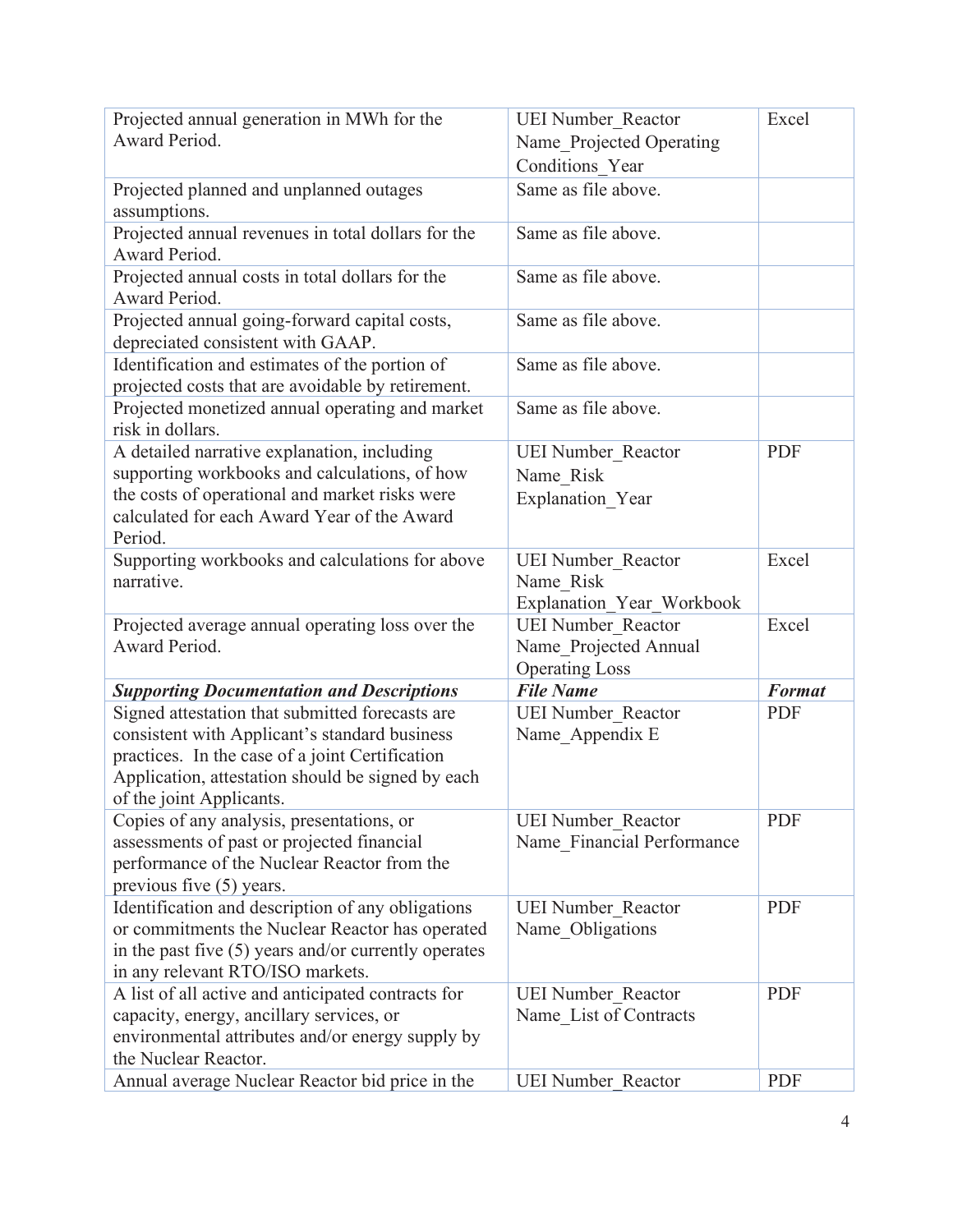| annual capacity auctions over the previous five<br>(5) years in \$/MW, including all capacity auction<br>bids by year and any cost data submitted to the<br>relevant RTO/ISO and relevant RTO/ISO<br>Independent Market Monitor as part of a unit-<br>specific review process. | Name Capacity Auctions                                                                           |               |
|--------------------------------------------------------------------------------------------------------------------------------------------------------------------------------------------------------------------------------------------------------------------------------|--------------------------------------------------------------------------------------------------|---------------|
| Supporting cost data for above.                                                                                                                                                                                                                                                | <b>UEI Number Reactor</b><br>Name_Capacity<br><b>Auctions Workbook</b>                           | Excel         |
| A list of all data provided by the Applicant and<br>related to the Nuclear Reactor to the FERC and<br>NRC over the past five (5) years.                                                                                                                                        | <b>UEI Number Reactor</b><br>Name Data Provided to<br><b>FERC - NRC</b>                          | <b>PDF</b>    |
| A list of all audits performed on the Nuclear<br>Reactor by internal employees, commissioned or<br>performed by any governmental agency in the<br>previous five (5) years.                                                                                                     | <b>UEI Number Reactor</b><br>Name Audits Completed                                               | <b>PDF</b>    |
| A statement of all assumptions used in the<br>revenue and cost projections for the Nuclear<br>Reactor, including projected electricity market<br>prices, forward and futures market prices, and a<br>description of any differences.                                           | <b>UEI Number Reactor</b><br>Name Assumptions Statement                                          | <b>PDF</b>    |
| <b>Additional Calculations and Documentation for</b><br><b>State-Supported Reactors</b>                                                                                                                                                                                        | <b>File Name</b>                                                                                 | <b>Format</b> |
| A description of and citation to the state statute,                                                                                                                                                                                                                            | <b>UEI Number Reactor</b>                                                                        |               |
| regulation, or public contract that describes how<br>payments from state programs would be reduced<br>or replaced entirely if the Nuclear Reactor is<br>allocated Credits.                                                                                                     | Name State Program<br>Information                                                                | <b>PDF</b>    |
| A recalculation of the Nuclear Reactor's projected<br>average annual operating loss as described above,<br>with the payments from state programs<br>appropriately reduced or removed as defined by<br>the applicable state statute, regulation, or public<br>contract.         | <b>UEI Number Reactor</b><br>Name State Funding<br><b>Operating Loss</b>                         | Excel         |
| <b>Other Economic Factors Relevant to Reactor</b>                                                                                                                                                                                                                              | <b>File Name</b>                                                                                 | <b>Format</b> |
| <b>Retirement</b><br>The remaining useful life of the generating<br>Nuclear Reactor.                                                                                                                                                                                           | <b>UEI Number Reactor</b><br>Name License Extension<br>Requests                                  | <b>PDF</b>    |
| Supporting financial modeling for above.                                                                                                                                                                                                                                       | Name File: UEI<br>Number Reactor<br>Name License Extension<br>Requests Workbook<br>Format: Excel | Excel         |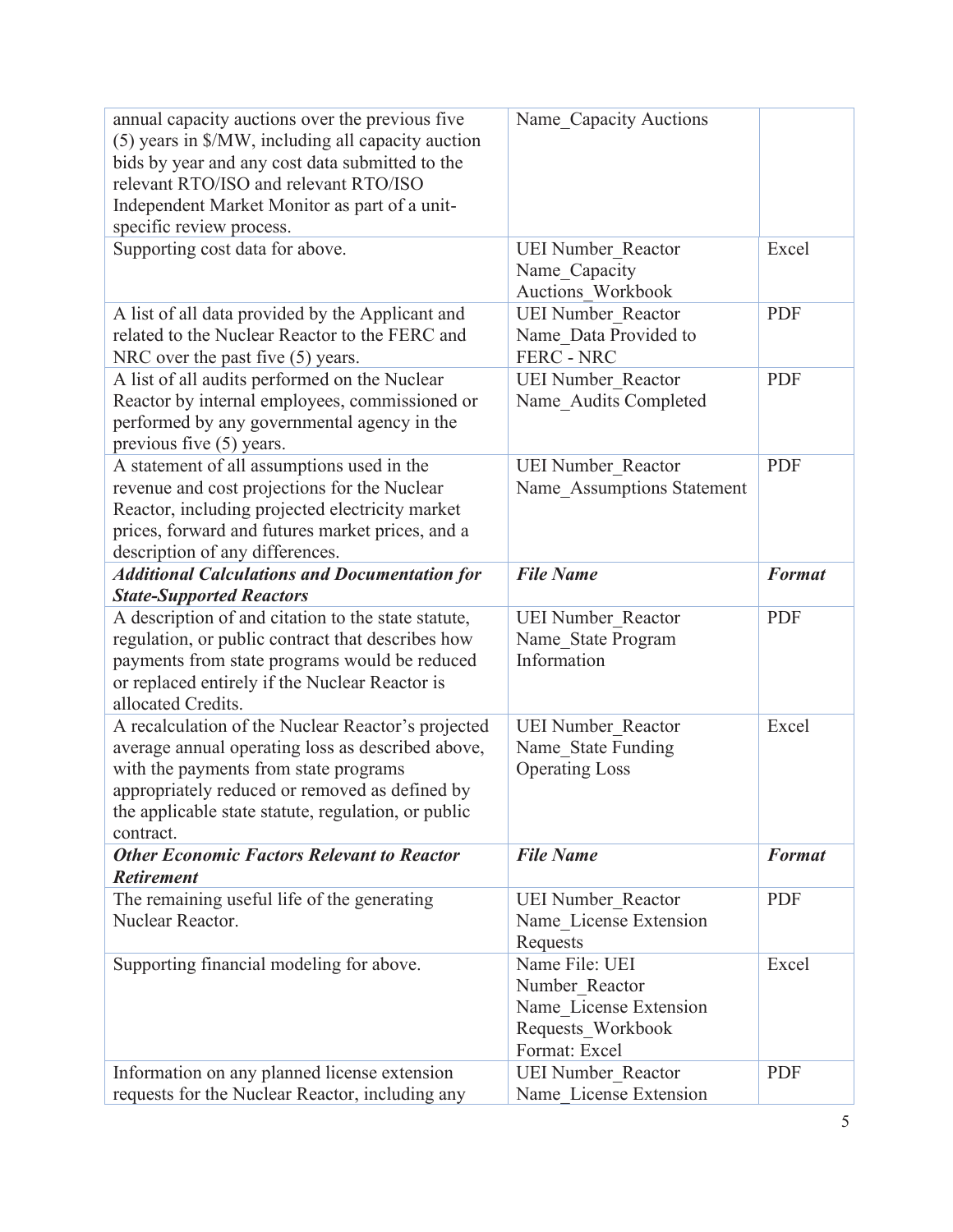| financial modeling done in association with such                          | Requests                  |               |
|---------------------------------------------------------------------------|---------------------------|---------------|
| planning.                                                                 |                           |               |
| Estimates of the costs that would be incurred by                          | <b>UEI Number Reactor</b> | Excel         |
| the Applicant to shut down the Nuclear Reactor,                           | Name Costs for Shut Down  |               |
| including identifying the portion of those costs                          |                           |               |
| that would be funded by the Nuclear Reactor's                             |                           |               |
| nuclear decommissioning trust funds and those                             |                           |               |
| that would be funded by the Applicant.                                    |                           |               |
| Demonstrate the impact on ownership and                                   | <b>UEI Number Reactor</b> | <b>PDF</b>    |
| Applicant's earnings during each of the next four                         | Name Shut Down            |               |
| (4) years, assuming the Nuclear Reactor shuts                             | Impacts Year              |               |
| down. Include any financial impact(s) to the                              |                           |               |
| parent organization. A description demonstrating                          |                           |               |
| the impact on ownership and Applicant's earnings                          |                           |               |
| during each Award Year during the Award                                   |                           |               |
| Period, assuming the Nuclear Reactor ceases                               |                           |               |
| operations. Include any financial impact(s) to the                        |                           |               |
| parent organization.                                                      |                           |               |
| A description of the current status of the nuclear                        | <b>UEI Number Reactor</b> | <b>PDF</b>    |
| decommissioning trust fund for the Nuclear                                | Name Decommissioning      |               |
| Reactor, including any shortfall of                                       | Fund                      |               |
| decommissioning funds resulting from the                                  |                           |               |
| Nuclear Reactor's early retirement.                                       |                           |               |
| Copies of any decommissioning activity reports                            | <b>UEI Number Reactor</b> | <b>PDF</b>    |
| filed with the NRC.                                                       | Name Decommissioning      |               |
|                                                                           | Reports                   |               |
| Identify and describe all of the Applicant's                              | Same as above file.       |               |
| commitments and obligations to the NRC that                               |                           |               |
| would be required in advance of a unit shutdown.                          |                           |               |
| Indicate the earliest date the Applicant could                            | Same as above file.       |               |
| access decommissioning trust funds in excess of 3                         |                           |               |
| percent for the Nuclear Reactor.                                          |                           |               |
| Indicate the earliest date the Applicant could                            | Same as above file.       |               |
| realistically shut down the Nuclear Reactor per                           |                           |               |
| NRC, relevant RTO/ISO, or other commitments                               |                           |               |
|                                                                           |                           |               |
| and obligations.                                                          |                           |               |
| <b>Emissions Impact</b>                                                   |                           |               |
| <b>Emissions Spreadsheet, Including:</b>                                  | <b>File Name</b>          | <b>Format</b> |
| (a.) A quantitative estimate using EPA's eGRID                            | <b>UEI Number Reactor</b> | Excel         |
| of total emissions (in tons) of each Air Pollutant                        | Name Emissions            |               |
| in the eGRID subregion where the Nuclear                                  | Spreadsheet               |               |
| Reactor is located. Three (3) years of annual                             |                           |               |
| estimates must be provided for the years 2018–                            |                           |               |
| 2020 for $CO_2$ , $NO_x$ (annual), $NO_x$ (ozone season),                 |                           |               |
| $SO2$ , CH <sub>4</sub> , and N <sub>2</sub> O and one (1) year of annual |                           |               |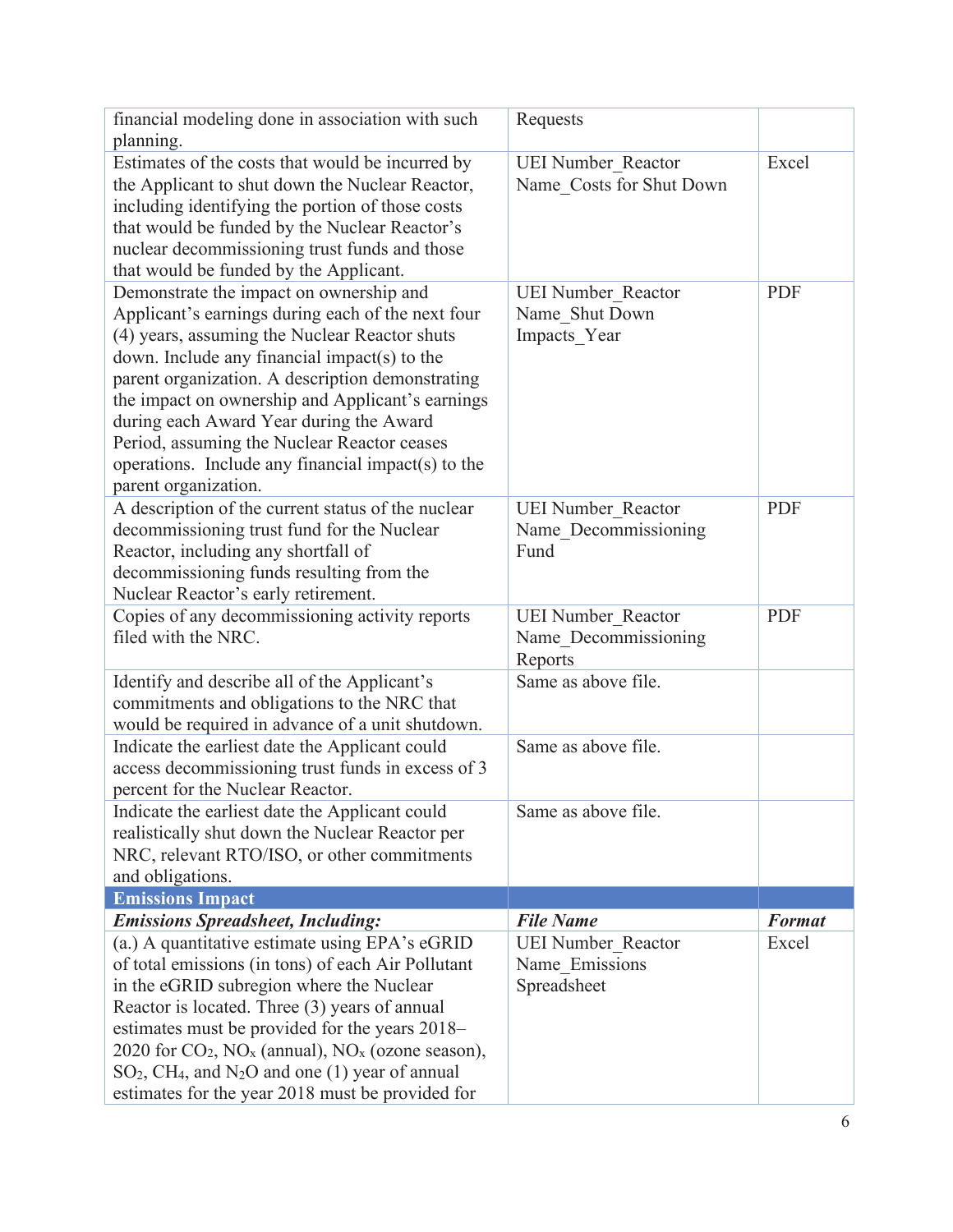| PM2.5 as described in Section VII.C.                                   |                           |               |
|------------------------------------------------------------------------|---------------------------|---------------|
| (b.) A quantitative estimate using EPA's eGRID                         | Same as above file.       |               |
| of total emissions (in tons) of each Air Pollutant                     |                           |               |
| at the plant level for the Nuclear Reactor.                            |                           |               |
| (c.) A quantitative estimate using EPA's eGRID                         | Same as above file.       |               |
| of output emission rates (in $lb/MWh$ ) for $CO2$ ,                    |                           |               |
| $NO_x$ (annual), $NO_x$ (ozone season), $SO_2$ , CH <sub>4</sub> , and |                           |               |
| $N_2O$ for all fuels for the eGRID subregion where                     |                           |               |
| the Nuclear Reactor is located for the years 2018,                     |                           |               |
| 2019, and 2020.                                                        |                           |               |
| (d.) A quantitative estimate using EPA's eGRID                         | Same as above file.       |               |
| of output emission rates (in lb/MWh) in eGRID                          |                           |               |
| for $PM_{2.5}$ for all fuels for the eGRID subregion                   |                           |               |
| where the Nuclear Reactor is located for the year                      |                           |               |
| 2018.                                                                  |                           |               |
| (e.) The Facility ID, Plant State, eGRID                               | Same as above file.       |               |
| subregion, and Total Generation (in MWh) at the                        |                           |               |
| plant level for the Nuclear Reactor for the years                      |                           |               |
| 2018, 2019, and 2020.                                                  |                           |               |
| (f.) A quantitative estimate of historical annual                      | Same as above file.       |               |
| emissions of each Air Pollutant should the                             |                           |               |
| Nuclear Reactor have ceased operation, calculated                      |                           |               |
| by multiplying the output emission rates in (c.) or                    |                           |               |
| (d.) by total generation in (e.) for the Nuclear                       |                           |               |
| Reactor for each year of requested data in $(a.)$ –                    |                           |               |
| (e.) for the specific Air Pollutant.                                   |                           |               |
| (g.) A quantitative estimate for each Air Pollutant                    | Same as above file.       |               |
| of future emissions should the Nuclear Reactor                         |                           |               |
| cease operation defined as the product of the                          |                           |               |
| annual emission rate for each Air Pollutant                            |                           |               |
| averaged across three $(3)$ years from $(c.)$ or the                   |                           |               |
| 2018 annual emission rate for $PM_{2.5}$ from (d.)                     |                           |               |
| multiplied by annual projected generation for the                      |                           |               |
| next four (4) years (i.e. four annual estimates for                    |                           |               |
| each Air Pollutant) of the Nuclear Reactor as                          |                           |               |
| requested in Section VII.C.                                            |                           |               |
| <b>Replacement Generation</b>                                          | <b>File Name</b>          | <b>Format</b> |
| Provide a narrative, with supporting data if                           | <b>UEI Number Reactor</b> | <b>PDF</b>    |
| available, discussing which generation assets                          | Name Shutdown Emissions   |               |
| would be likely to fulfill the capacity and energy                     | Narrative                 |               |
| requirements currently served by the Nuclear                           |                           |               |
| Reactor if the Nuclear Reactor were to shut down.                      |                           |               |
| Compare and describe any differences between                           |                           |               |
| the expected replacement generation emissions                          |                           |               |
| rates with the historical emissions rates reported                     |                           |               |
| in 1c above. Include consideration of known or                         |                           |               |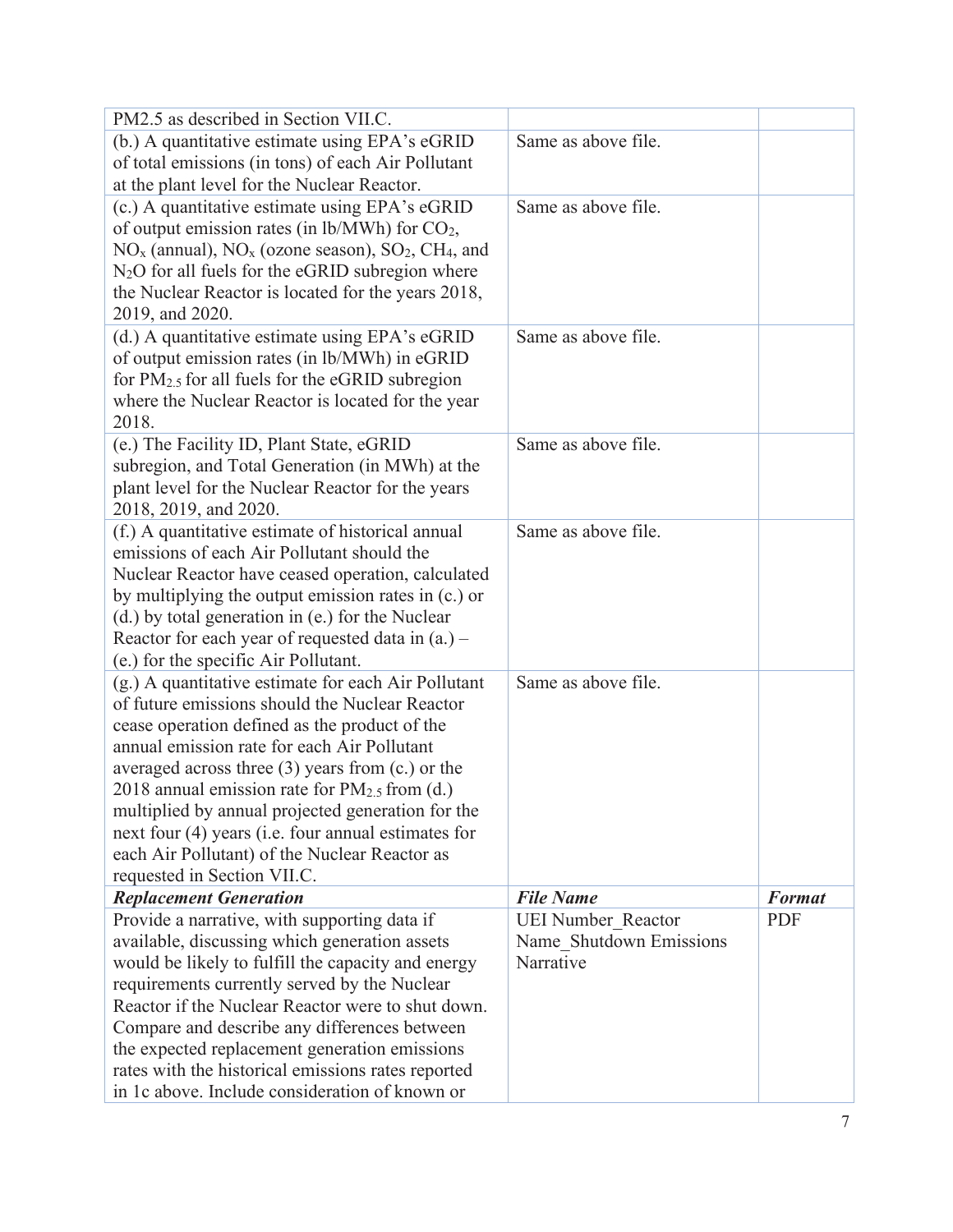| expected future capacity additions in the relevant<br>eGRID region, Federal and applicable regional,<br>state, and local energy policies, as well as<br>anticipated market trends, that may result in<br>increased clean energy supply, energy efficiency, |                           |               |
|------------------------------------------------------------------------------------------------------------------------------------------------------------------------------------------------------------------------------------------------------------|---------------------------|---------------|
| and electrification. Include assumptions,                                                                                                                                                                                                                  |                           |               |
| supporting data, and source information                                                                                                                                                                                                                    |                           |               |
| <b>Other Supporting Data</b>                                                                                                                                                                                                                               | <b>File Name</b>          | <b>Format</b> |
| Provide a list of submissions of data and                                                                                                                                                                                                                  | <b>UEI Number Reactor</b> | <b>PDF</b>    |
| documentation provided by the Applicant and                                                                                                                                                                                                                | Name List of Regulatory   |               |
| related to the Nuclear Reactor and its surrounding                                                                                                                                                                                                         | Submissions               |               |
| property to state and Federal regulators, including                                                                                                                                                                                                        |                           |               |
| permits, permit violations, enforcement actions,                                                                                                                                                                                                           |                           |               |
| outstanding environmentalcompliance                                                                                                                                                                                                                        |                           |               |
| requirements, and remedial actions planned,                                                                                                                                                                                                                |                           |               |
| ongoing, and completed over the past five (5) years                                                                                                                                                                                                        |                           |               |
| to demonstrate that all standards and requirements                                                                                                                                                                                                         |                           |               |
| are being met. DOE may require additional                                                                                                                                                                                                                  |                           |               |
| documentation of the Applicant.                                                                                                                                                                                                                            |                           |               |
| <b>Uranium and Fuel Source</b>                                                                                                                                                                                                                             | <b>File Name</b>          | <b>Format</b> |
| Information and supporting documentation on the                                                                                                                                                                                                            | <b>UEI Number Reactor</b> | <b>PDF</b>    |
| known source of the fuel to be used in the Nuclear                                                                                                                                                                                                         | Name Uranium Sources      |               |
| Reactor during the Award Period.                                                                                                                                                                                                                           |                           |               |
| Supporting documentation for information                                                                                                                                                                                                                   | <b>UEI Number Reactor</b> | PDF,          |
| reported above.                                                                                                                                                                                                                                            | Name Uranium              | Excel         |
|                                                                                                                                                                                                                                                            | Sources Supporting        |               |
| Calculation of percent domestic content for                                                                                                                                                                                                                |                           |               |
| produced uranium, conversion, enrichment, and                                                                                                                                                                                                              |                           |               |
| fabrication as described in Section VII.E.                                                                                                                                                                                                                 |                           |               |
| Calculation of Average Domestic Fuel Content as                                                                                                                                                                                                            | <b>UEI Number Reactor</b> | Excel         |
| described in Section VII.E.                                                                                                                                                                                                                                | Name Uranium Content      |               |
| <b>Post-Award Period Operations Plan</b>                                                                                                                                                                                                                   | <b>File Name</b>          | <b>Format</b> |
| A narrative description of the Applicant's plan to                                                                                                                                                                                                         | <b>UEI Number Reactor</b> | <b>PDF</b>    |
| sustain operations in the Post-Award Period (I)                                                                                                                                                                                                            | Name Post-Award           |               |
| without receiving additional Credits; or (II) with                                                                                                                                                                                                         | Sustainability Plan       |               |
| the receipt of additional Credits of a lower                                                                                                                                                                                                               |                           |               |
| amount than the Credits allocated during the                                                                                                                                                                                                               |                           |               |
| Award Period. Applicant's analysis should be<br>consistent with the economic factor calculations                                                                                                                                                           |                           |               |
| submitted in accordance with Section VII.B.                                                                                                                                                                                                                |                           |               |
| Estimate of revenue in \$/MWh that the Nuclear                                                                                                                                                                                                             |                           |               |
| Reactor must achieve to sustain operations in the                                                                                                                                                                                                          |                           |               |
| Post-Award Period given forecasts of future                                                                                                                                                                                                                |                           |               |
| market conditions in the absence of additional                                                                                                                                                                                                             |                           |               |
| Credits.                                                                                                                                                                                                                                                   |                           |               |
| Any existing policy barriers that prevent the                                                                                                                                                                                                              | <b>UEI Number Reactor</b> | <b>PDF</b>    |